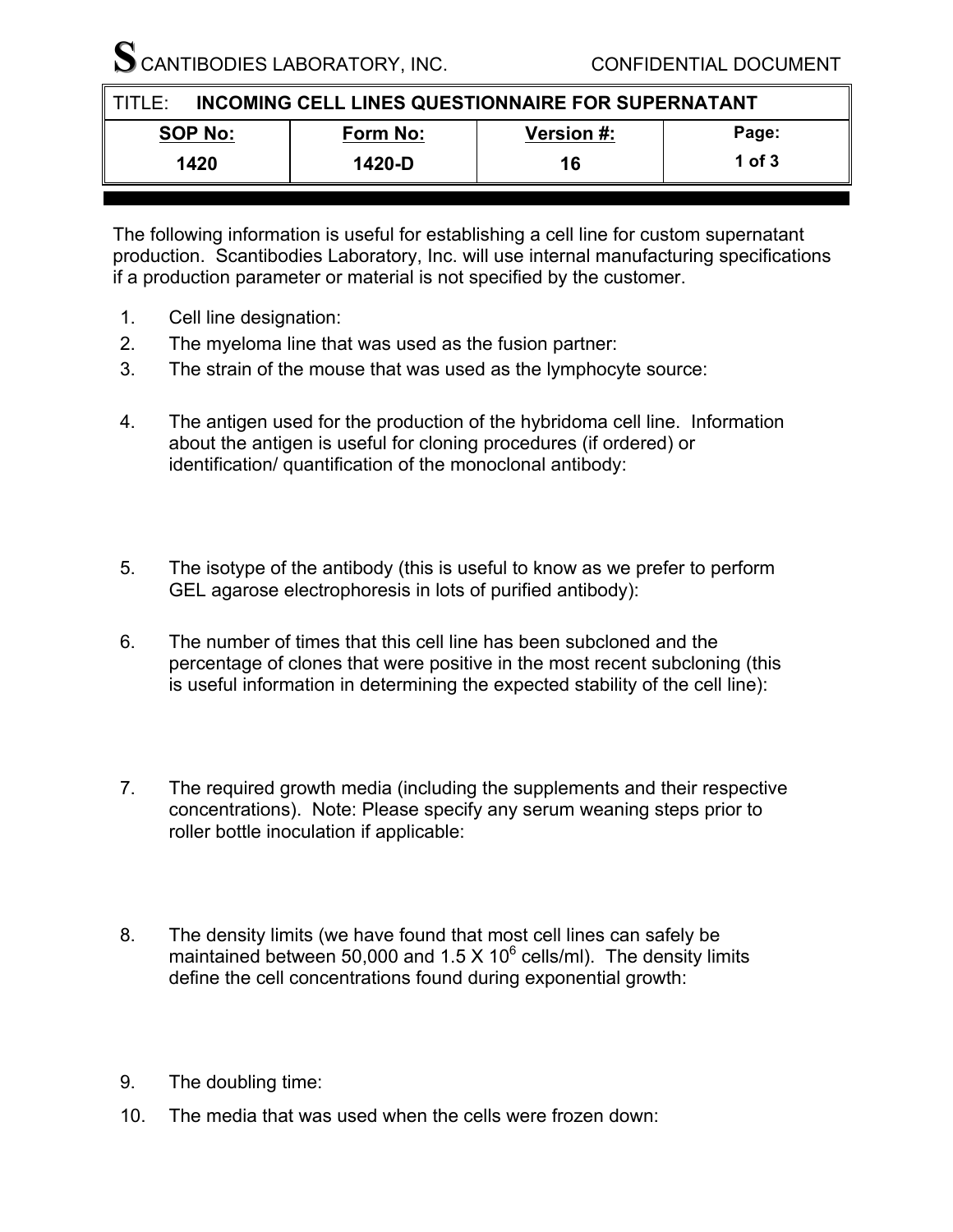SCANTIBODIES LABORATORY, INC. CONFIDENTIAL DOCUMENT

| INCOMING CELL LINES QUESTIONNAIRE FOR SUPERNATANT<br>II TITI F* |          |                   |        |
|-----------------------------------------------------------------|----------|-------------------|--------|
| <b>SOP No:</b>                                                  | Form No: | <b>Version #:</b> | Page:  |
| 1420                                                            | 1420-D   | 16                | 2 of 3 |

- 11. The density of the cells at the time that the cells were frozen down:
- 12. The number of cells that are to be inoculated per roller bottle (standard SLI practice is 1 x 10<sup>7</sup> cells/roller bottle in 100mL to be QS'ed to a final volume of  $~600$ mL)
- 13. The medium in which the cells are to be suspended prior to inoculation into roller bottles
- 14. The pre-inoculation cell viability required for supernatant production
- 15. This cell line has been tested for (check as appropriate):

| <b>Bacterial contamination</b>                                                      | Date tested |
|-------------------------------------------------------------------------------------|-------------|
| Mycoplasma contamination<br>$\sim$ $\sim$ $\sim$ $\sim$ $\sim$ $\sim$ $\sim$ $\sim$ | Date tested |

16. Is cell banking required? Circle all that apply:

Master Cell Bank (# of vials required?)

Working Cell Bank (# of vials required?)

(If cell banking is required please provide documentation for any testing indicated in Bacterial contamination and Mycoplasma contamination testing above)

17. Other requirements or information for the production of the supernatant:

## **Complete the following sections ONLY if purification is required**

18. What is the storage temperature of the purified antibody: